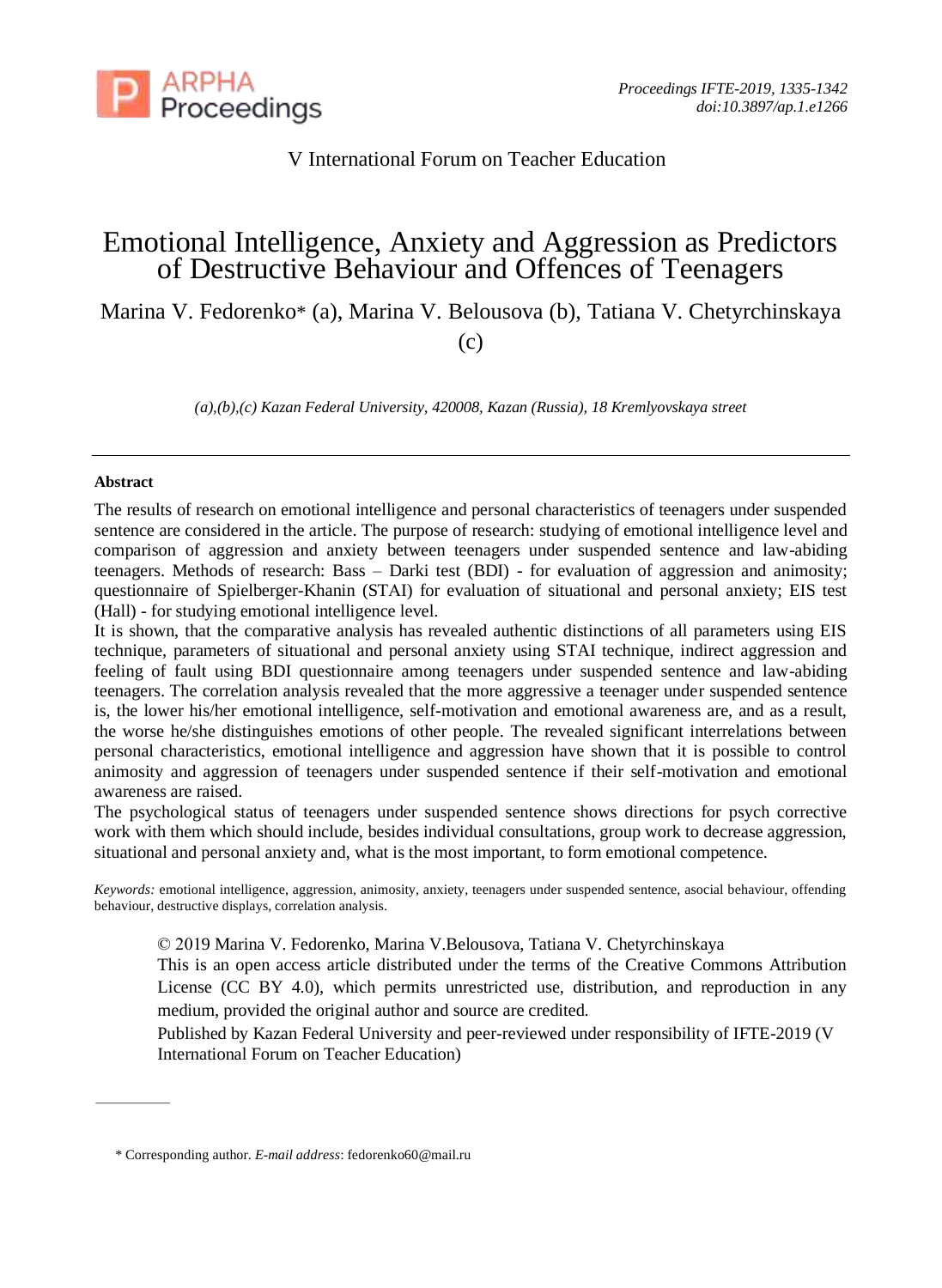### **Introduction**

In a modern society the problem of aggressive behaviour of teenagers, undoubtedly, is actual. High prevalence of emotional disorder and disturbing frustration of children and teenagers induces researchers to search for the reasons of the given disorders, to study their influence on behaviour and adaptation, and also to develop perspective variants of cognitive behavioural correction of the given frustration (Creswell, Waite, & Cooper, 2014).

### **Purpose and objectives of the study**

In modern literature there is little research about emotional intelligence of teenagers who make offending actions. The purpose of our research is to study the level of emotional intelligence and specify aggression and anxiety of law-abiding teenagers and ones who have suspended sentence. Therefore, this aim will allow carrying out the correctional help to a teenager and family, and also to predict and prevent occurrence of deviant and asocial behavior.

#### **Literature review**

Disturbing frustration, emotional disorders often accompany syndrome of attention deficit with hyperactivity. So, anxiety comorbidity influence on behaviour and daily functioning of children with ADH was proved by Sciberras et al. (2014). In research on emotional intelligence and self-estimation of 370 teenagers with ADH (Craparo et al., 2015), the decrease in self-estimation and mood, low level of adaptability of teenagers were revealed. There is also an inverse characteristic - significant comorbidity symptoms are registered among children and teenagers with disturbing frustration. So, according to Mohapatra, Agarwal, Sitholey, & Arya (2014), it was found among 54 % of the surveyed patients.

Emotional disorders and anxiety quite often appear among children and teenagers with epilepsy (according to Jones, 2014, in 5 - 49 % of cases), among children and teenagers with disorders of autistic spectrum (Delli, Polychronopoulou, Kolaitis, & Antoniou, 2018), and as a result, it forces to develop and introduce corresponding correctional programs (Gobrial, & Raghavan, 2018).

In modern research the interrelation of disturbing frustration with high mental potential of children and teenagers (Tordjman, Vaivre-Douret, Chokron, & Kermarrec, 2018), with social environment (Sahoo, Kohli, Sharma, & Padhy, 2015), with situations at school and fear in front of social estimation (Avakyan, & Volikova, 2014) is proved.

White, Jarrett, & Ollendick (2013) consider that it is important to investigate the mechanism of self-control among teenagers with reactive aggression and difficulties of self-regulation in them. Authors have revealed that problems of adaptation and behavioural disorder of teenagers with high level of aggression and it can be corrected by the development of self-control skills. According to the authors, it was found that orphans living in adoptive families decreased in efficiency of social functioning, instability of self-estimation and communicativeness level. Similar results were found by Shulga, Savchenk, & Filinkova (2016).

Many researchers consider that it is necessary to study emotional intelligence in the context of family relations. So, Batool, & Bond (2015) specify, that emotional intelligence of parents is indirectly connected to the aggression shown by teenagers through the educational strategy accepted in the given family. Authors make a conclusion, that development and the subsequent training of emotional intelligence will help parents to improve style of education, and it will also decrease the risk of children' aggression.

In works on emotional intelligence by Costa, Barberis, Gugliandolo, Larcan, & Cuzzocrea (2018)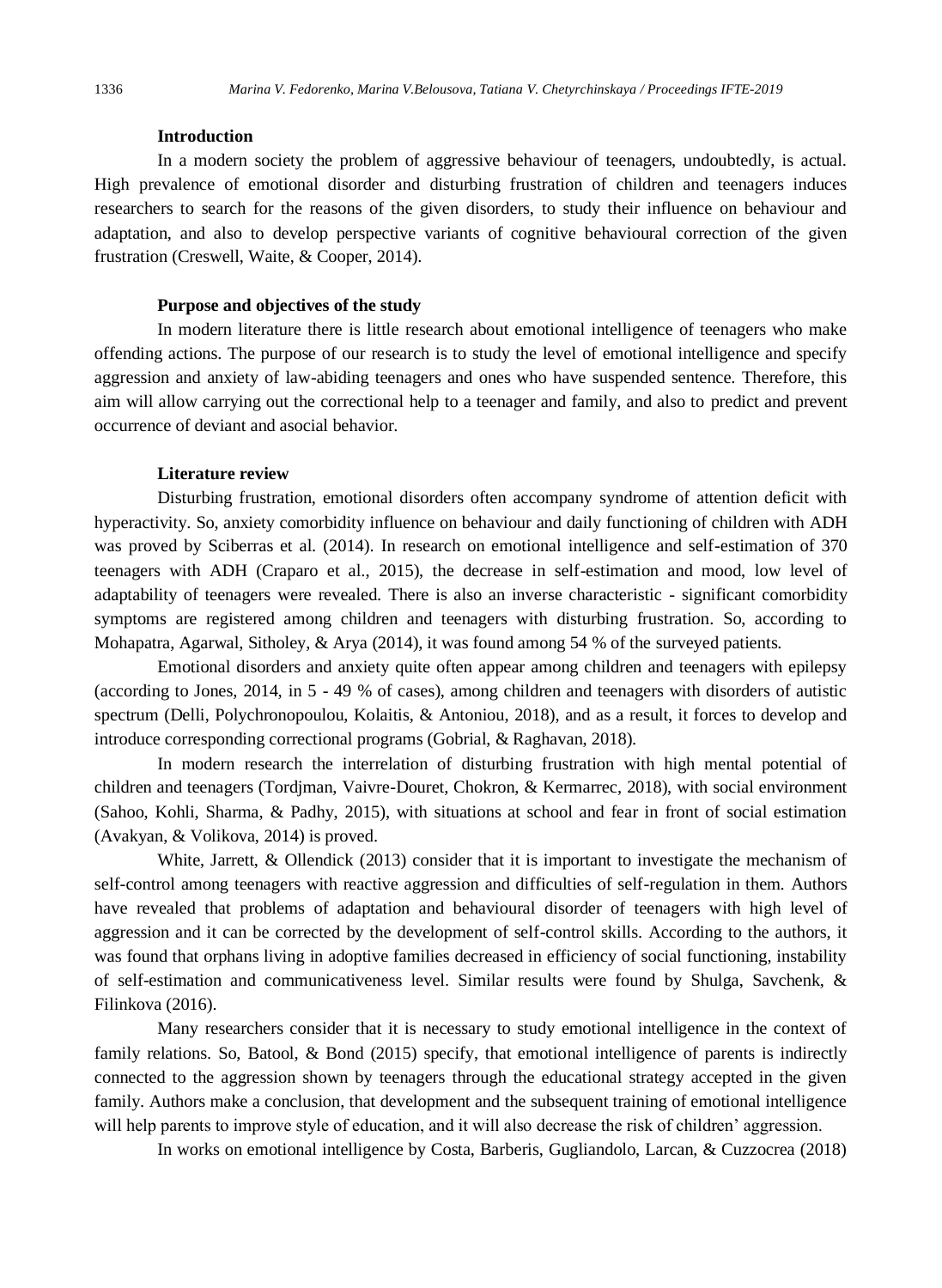the role of parents in its formation in children is also noticed. Authors believe, that the emotional intelligence has essential influence on formation of relations in the system «parent - teenager». Emotional intelligence influences teenager's perception of separation and autonomy of parents, and also influences control carried out by parents, and represents itself as mediator between generations.

Thus, interrelation of aggression, anxiety and emotional intelligence not only reflects actual psych emotional condition of teenager, but also allows determining strategy of his/her behaviour and an opportunity of the adaptation in society.

# **Methodology**

The following methods are used: Bass – Darki test (BDI) for evaluation of aggression and animosity; questionnaire of Spielberger-Khanin (STАI) for evaluation of situational and personal anxiety; EIS (Hall) test for studying emotional intelligence level including various aspects of emotional intelligence: attitude to yourself and to others, ability to communicate and distinguish emotion of others, and also attitude to life and harmony.

Statistical processing was carried out with use of the software package «STATISTICA v.10» and Excel. Spearman correlation analysis (Spearman, at  $p \lt 05$ ) was used to evaluate strength of interrelations between two lines of compared quantity indicators. U-criterion of Mann - Witney was used to evaluate distinctions between two independent samples.

The sample was 100 pupils from Kazan school, with the age range 14-17 years old:

Experimental group (EG) - 50 teenagers who have made an offence and teenagers under suspended sentence were taking part in psychological rehabilitation in the Complex center of social service of children and youth "Trust", in the department of psychological and pedagogical help "Uventa";

Control group (CG) - 50 law-abiding teenagers who do not have a police record.

# **Findings**

The comparative analysis by U-criterion of Mann - Witney revealed significant difference in all parameters of EIS technique (table 1), parameters of situational and personal anxiety of STAItechnique, indirect aggression and feeling of fault of indirect aggression and feeling of fault of BDI questionnaire BDIindirect aggression and feeling of fault of BDI questionnaireamong teenagers of experimental and control groups.

Table 1

|                            | ankS<br>um 1 | ankS<br>um <sub>2</sub> |      | ZI                        | -level      | Ζ            | level | p-   | alid N         | alid<br>N        | $\mathcal{P}$<br>*1 sided |
|----------------------------|--------------|-------------------------|------|---------------------------|-------------|--------------|-------|------|----------------|------------------|---------------------------|
| Verbal<br>Aggression (BDI) | 897          | 153                     | 78   | $\overline{2}$<br>,564501 | ,01033<br>3 | ◠<br>,606013 | 9161  | 0,00 | $\overline{0}$ | $\boldsymbol{0}$ | $\mathbf 0$<br>,010015    |
| Feeling<br>of Fault (BDI)  | 948,5        | 101,5                   | 26,5 | $\overline{2}$<br>,919533 | ,00350<br>6 | 2<br>,983402 | 2851  | 0,00 | $\overline{0}$ | $\boldsymbol{0}$ | $\mathbf 0$<br>,003229    |
| Personal                   |              |                         |      | 4                         |             | 4            |       | 0,00 |                |                  | 0                         |

The comparative analysis by U-criterion Mann – Witney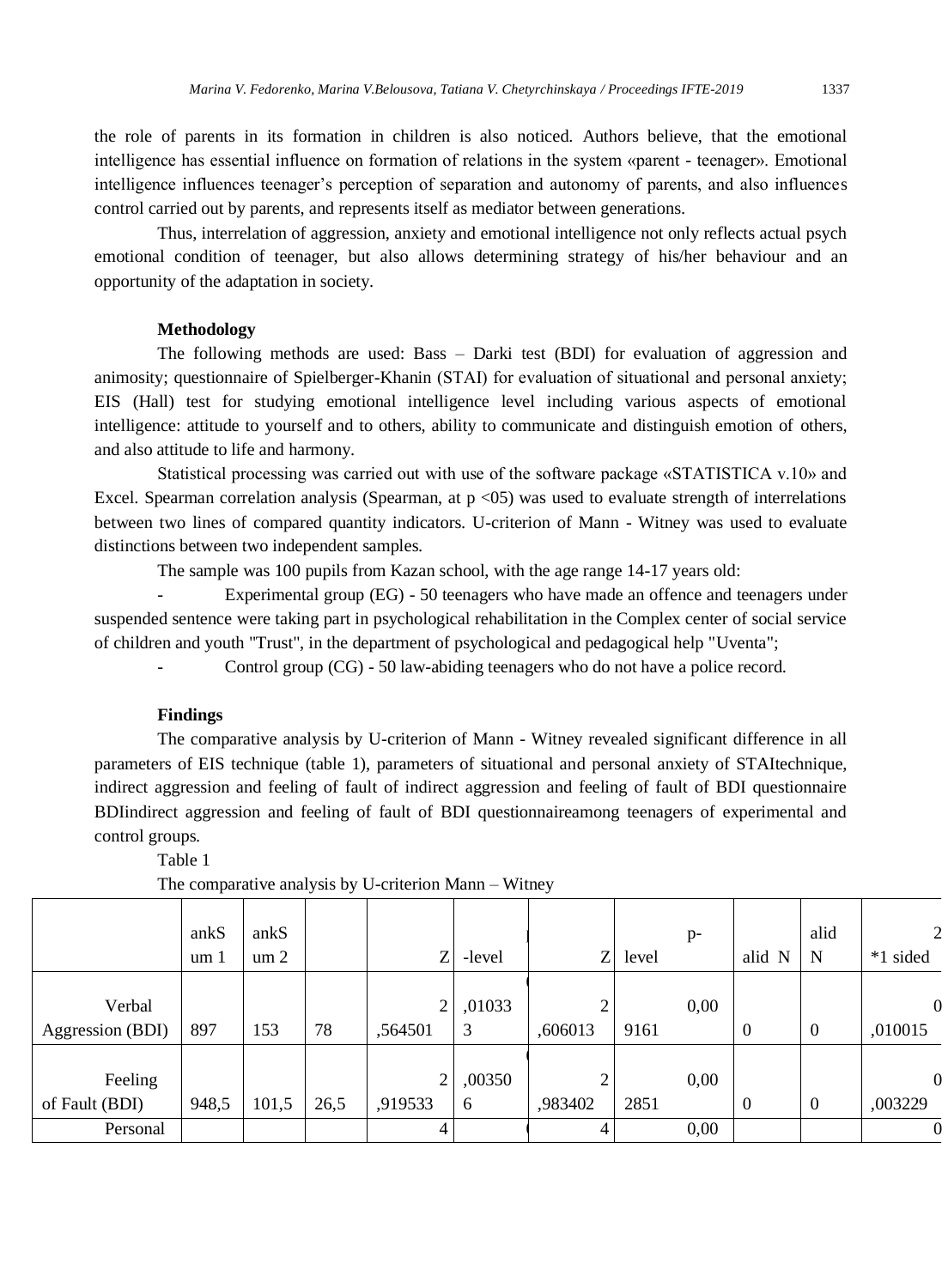| Anxiety (STAI)                | 163 | 887 | 12 | ,398257 | ,00001<br>1      | ,553361        | 0005 | $\Omega$         | $\mathbf{0}$     | ,000006      |
|-------------------------------|-----|-----|----|---------|------------------|----------------|------|------------------|------------------|--------------|
| Situation                     |     |     |    | 4       | ,00002           | $\overline{4}$ |      | 0,00             |                  | $\mathbf 0$  |
| al Anxiety (STAI)             | 131 | 919 | 44 | ,177655 | 9                | ,278428        | 0019 | $\theta$         | $\boldsymbol{0}$ | ,000019      |
| Emotion                       |     |     |    |         |                  |                |      |                  |                  |              |
| al<br>awareness<br>(EIS)      | 983 | 067 | 08 | 3,73645 | ,00018<br>$\tau$ | 3,79155        | 015  | 0,00<br>$\Omega$ | $\overline{0}$   | 0<br>,000145 |
| Manage                        |     |     |    |         |                  |                |      |                  |                  |              |
| ment of emotions              |     |     |    |         | ,00004           |                |      | 0,00             |                  | $\mathbf 0$  |
| (EIS)                         | 931 | 119 | 56 | 4,09493 | $\overline{2}$   | 4,14591        | 0034 | $\Omega$         | $\boldsymbol{0}$ | ,000028      |
| Self-                         |     |     |    |         | ,00000           |                |      | 0,00             |                  | $\Omega$     |
| motivation (EIS)              | 823 | 227 | 48 | 4,83946 | 1                | 4,90381        | 0001 | $\boldsymbol{0}$ | $\boldsymbol{0}$ | ,000001      |
| Empathy                       |     |     |    |         | ,00017           |                |      | 0,00             |                  | $\Omega$     |
| (EIS)                         | 981 | 069 | 06 | 3,75024 | $\tau$           | 3,80631        | 0141 | $\boldsymbol{0}$ | $\boldsymbol{0}$ | ,000136      |
| Recognit                      |     |     |    |         |                  |                |      |                  |                  |              |
| Emotions<br>of<br>ion         |     |     |    |         |                  |                |      |                  |                  |              |
| other people<br>of            |     |     |    |         | ,00000           |                |      | 0,00             |                  | $\mathbf 0$  |
| (EIS)                         | 808 | 242 | 33 | 4,94287 | $\mathbf{1}$     | 5,0042         | 0001 | $\theta$         | $\boldsymbol{0}$ | ,000000      |
| Emotion<br>Intelligence<br>al |     |     |    |         | ,00000           |                |      | 0,00             |                  | 0            |
| (EIS)                         | 853 | 197 | 78 | 4,63265 | $\overline{4}$   | 4,65989        | 0003 | $\theta$         | $\boldsymbol{0}$ | ,000002      |

The correlation analysis in EG (Spearman, at  $p \le 0$ 5) has shown, that almost all parameters of BDI questionnaire have negative interrelations with parameters of EIStechnique. For instance, the parameter «physical aggression» has strong negative interrelation with the parameter «emotional awareness» ( $r = -$ 0,7), «self-motivation» ( $r = -0.5$ ), «recognition of emotions of other people» ( $r = -0.6$ ), «emotional intelligence»  $(r = -0.43)$ , but here with the parameter «physical aggression» is directly connected to the parameter «management of emotions». «Indirect aggression» has strong negative connection with parameter «self-motivation» ( $r = -0.8$ ), «emotional awareness» ( $r = -0.9$ ), «emotional intelligence» ( $r = -0.9$ ) 0,6).

Thus, the more aggressive a teenager under suspended sentence is, the lower his/her emotional intelligence, self-motivation, emotional awareness are, the worse he/she distinguishes emotions of other people, but he/she manages his/her aggression. It is necessary to notice, that the parameter «personal anxiety» by STAI has negative interrelation with the parameter «self-motivation» by EIS ( $r = -0.3$ ), that is, the more anxious teenager is, the less he/she is capable to have self-motivation. The parameter «feeling of insult» is negatively correlated with the parameter «emotional awareness» ( $r = -0.3$ ), «self-motivation» (r  $=0.4$ ) and «empathy» ( $r = -0.4$ ), that is, the better a teenager under suspended sentence realizes and understands his/her emotions, the more emotionally flexible and easily appeased he/she is and he/she can manage the behaviour, and he/she can also understand emotions of other people, he/she has lower feeling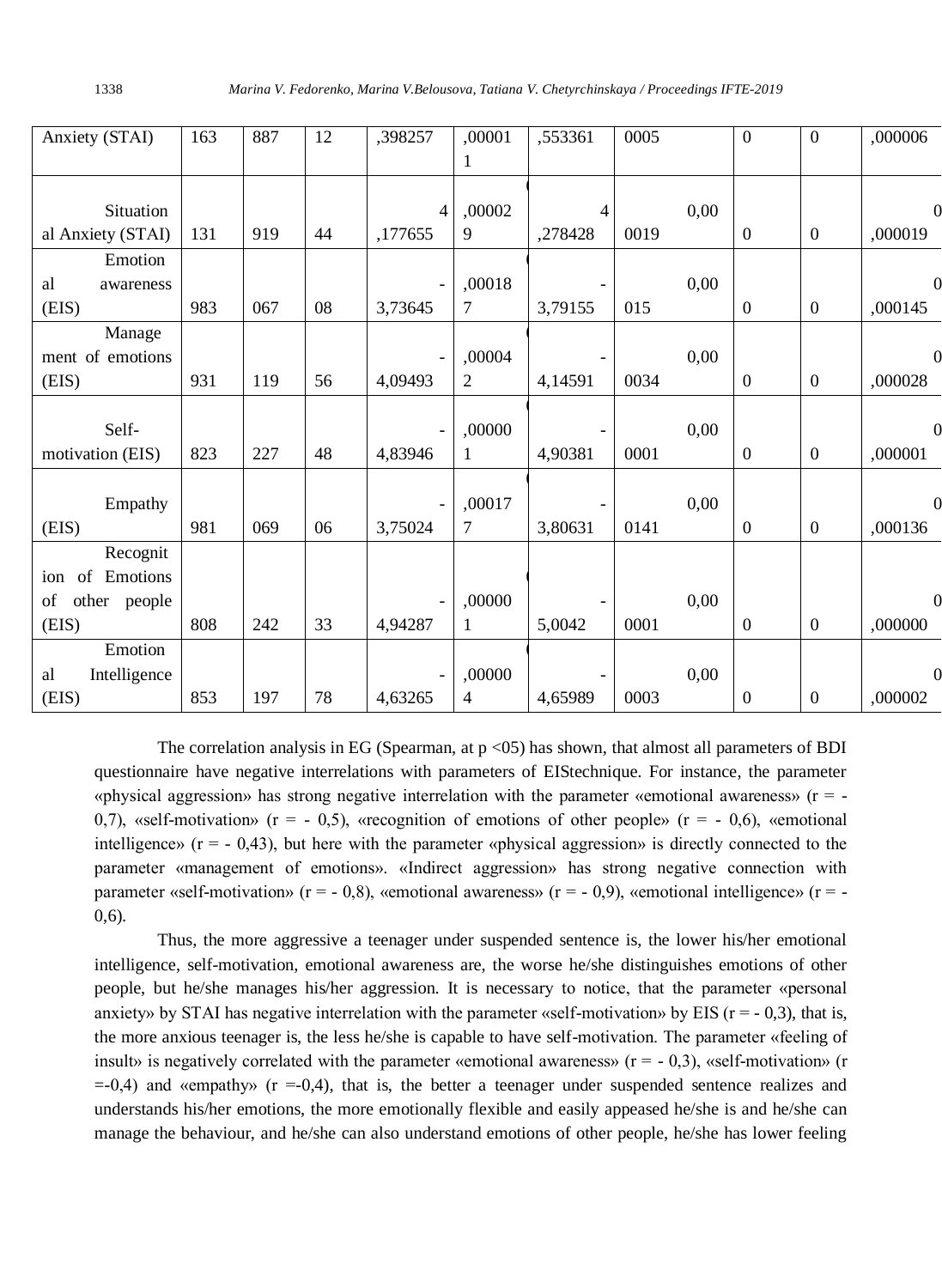of insult which is expressed in the intense painful attitude of a teenager under suspended sentence to himself/herself.

Correlation interrelations in CG (control group). By results of STAI, parameters of personal and situational anxiety have feedback  $(r = -0.52)$ , compared to teenagers under suspended sentence, who has strong direct interrelation  $(r = 0.84)$ . I.e. law-abiding teenagers, having even high parameters of personal anxiety, can manage their reactions.

By results of BDI test it is revealed: the higher «physical aggression» of a law-abiding teenager is, the higher the parameter «recognition of emotions of other people» ( $r = 0.32$ ) is. «Indirect aggression» has direct connection with parameters: «emotional intelligence» ( $r = 0.33$ ), «irritation» ( $r = 0.35$ ), «management of emotions» ( $r = 0.32$ ), «self-motivation» ( $r = 0.42$ ). Thus, we can see that a law-abiding teenager can manage his/her aggression.

Thus, the following results have been received in the performance of the research:

• The comparative analysis has revealed authentic distinctions of all parameters from EIS technique, parameters of situational and personal anxiety from STAI technique, indirect aggression and feeling of fault from BDI questionnaire among teenagers under suspended sentence and law-abiding teenagers. Insufficient maturity of emotional intelligence, and conjoined increased parameters of anxiety and physical aggression, became the reason of destructive behaviour of teenagers resulted in commission of offences.

The correlation analysis has shown that low level of emotional intelligence in the combination with low self-motivation and low emotional awareness correlates with high level of aggression of a teenager having committed an offence and a teenager under suspended sentence, in contrast to teenagers of control group.

The revealed significant interrelations between emotional intelligence, personal characteristics and aggression have shown that it is possible to manage animosity and aggression of teenagers under suspended sentence by means of increase of their self-motivation and emotional awareness to feelings of other people.

The received results can be used:

- For the profound and objective analysis of the problems connected to psychological factors of juvenile delinquency, with psychological features of teenagers who have committed an offence;

- For forming effective complex psych corrective programs aimed at formation and the increase of emotional intelligence level of teenagers with the purpose of prevention of their destructive emotional reaction and deviant behaviour and violation of law;

- For drawing up the methodical recommendations intended to teachers of schools and others educational organizations, to psychologists, experts of social sphere to increase their knowledge of the necessity of emotional intelligence formation among children and teenagers, and training of children to recognize their own emotions, especially of destructive orientation (anger, fury, aggression) and to manage them;

- During lectures, special courses and practical classes on the general, age and pedagogical psychology;

- In psychological education of workers of educational organizations, people engaged in rendering assistance to minor offenders, experts of the social field and parents.

Taking into account received results it seems necessary to do:

1) Deeper studying of emotional intelligence influence on destructive and offending behaviour of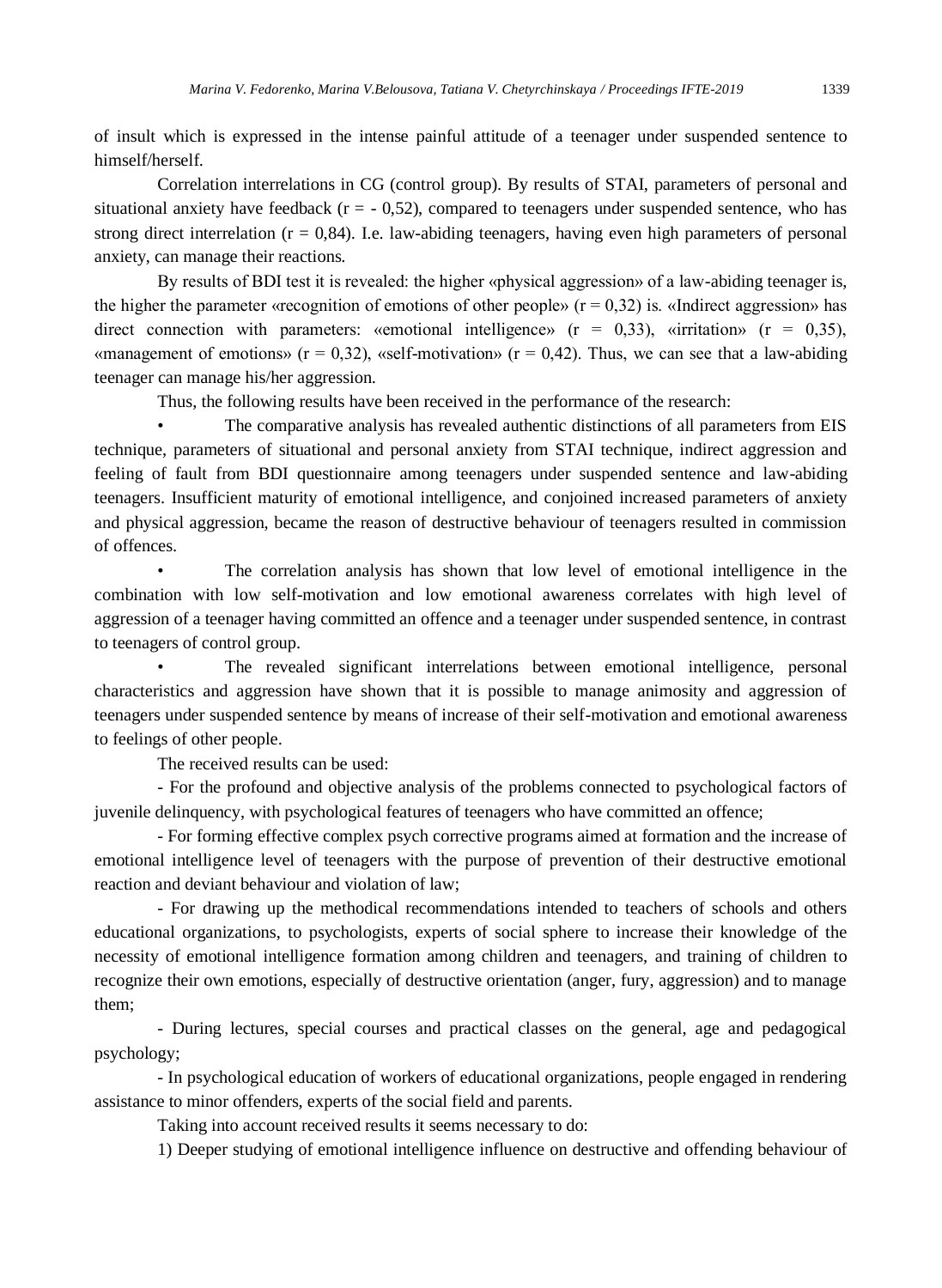#### teenagers;

2) Develop the psychological program on the development of an adequate level of emotional intelligence. Results of this application will contribute to the formation of knowledge and the skills of emotions' recognition and their management among teenagers and as a result, it will lead to the successful adaptation of teenagers in society;

3) Carrying out longitude research with the purpose to confirm the hypothesis about interrelation of emotional intelligence and other personal characteristics of teenagers under suspended sentence.

# **Discussions**

Research has allowed considering an actual problem of destructive behaviour and offences committed by teenagers from essentially new position based on understanding of the importance of emotional intelligence and its level of maturity. Development of emotional intelligence begins in childhood, specifically in the family environment. Undoubtedly, that teenagers'maturity of emotional reaction, the skill to distinguish emotions and to manage them is determined by features of family system and styles of parental upbringing. Development of skills of management of destructive behavior by a teenager is obviously important to us. Low parameters of emotional intelligence determined in the experimental group revealed an inconsistency of family system in formation of adequate emotional reaction. In this context the results of our research are comparable to the data by Batool, & Bond (2015) and Costa et al. (2018).

Social stigma, being reflected in a state of emotional sphere of a teenager, also can become a reason of destructive offending actions. The low level of emotional intelligence revealed in our research is comparable with communicative inconsistency and low level of social functioning of children - orphans from adoptive families in research by Shulga et al. (2016). In both cases immaturity of emotional intelligence in the family environment alongside with experience of social maladjustment and negative experiences takes place.

Significant correlation relationships of parameters of emotional intelligence, aggression and anxiety represented in the research confirm: the higher the parameter of emotional intelligence is, the lower the level of aggression and animosity of teenagers under suspended sentence is. Conclusions of our research are comparable to results by White et al. (2013) because the necessity of development of emotional intelligence and skills of self-control for correction of problems of adaptation, aggression and behavioural offences of teenagers is emphasized in their study as well.

## **Conclusion**

Research on emotional intelligence, the analysis of specificity of aggression and anxiety, studying the personality of teenagers under suspended sentence are necessary for development of psych corrective programs directed on prevention of illegal behavior, including means of work with emotional sphere of a teenager and with his/her emotional intelligence.

Results of the conducted research show the necessity of long psych corrective work formation with the minor teenagers under suspended sentence, directed on formation of emotional intelligence and emotional competence, on decrease in anxiety, aggression and search of adequate eliminating destructive behaviour and negative emotional state within framework of individual consultation, group process, and subsequent psychosocial support. Emotional intelligence becomes the basis for development of assertive, socially comprehensible behaviour, with subsequent decrease / disappearance of repeated offences and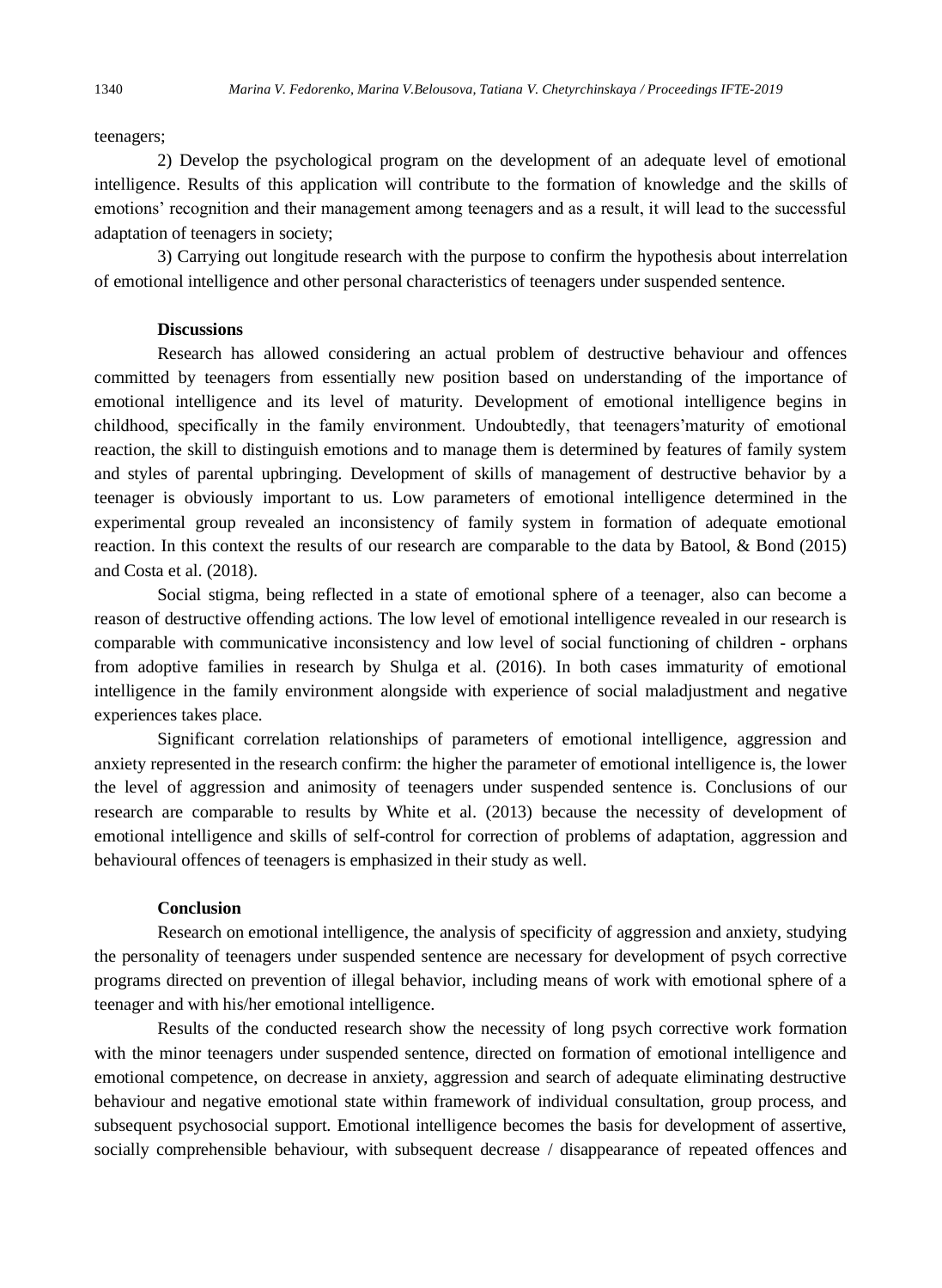reduction of risk recurrence among teenagers under suspended sentence. And the skills of emotional competence mastered by teenagers will allow them to be integrated into society successfully.

Acknowledgments: The article is prepared with financial support of the grant of the RFRF Project 17-29-02092 ofi\_m

#### **References**

- Avakyan, T. V., & Volikova, S. V. (2014). Social anxiety in children. *Psychology in Russia: State of the Art*, *7*(1), 73-82.
- Batool, S. S., & Bond, R. (2015). Mediational role of parenting styles in emotional intelligence of parents and aggression among adolescents. *International Journal of Psychology*, *50*(3), 240-244.
- Craparo, G., Magnano, P., Gori, A., Passanisi, A., Lo Piccolo, A., & Pace, U. (2015). ADD symptoms, self-image and emotional intelligence in early adolescence. *Life Span and Disability, 18*(2), 167- 188.
- Creswell, C., Waite, P., & Cooper, P. J. (2014). Assessment and management of anxiety disorders in children and adolescents. *Archives of Disease in Childhood*, *99*(7), 674-678.
- Costa, S., Barberis, N., Gugliandolo, M. C., Larcan, R., & Cuzzocrea, F. (2018). The intergenerational transmission of trait emotional intelligence: The mediating role of parental autonomy support and psychological control. *Journal of Adolescence, 68*, 105-116.
- Delli, C. K. S., Polychronopoulou, S. A., Kolaitis, G. A., & Antoniou, A. S. G. Review of interventions for the management of anxiety symptoms in children with ASD. *Neuroscience and Bio behavioral Review*s, 95, 449-463.
- Gobrial, E., & Raghavan, R. (2018). Calm child programme: Parental programme for anxiety in children and young people with autism spectrum disorder and intellectual disabilities. *Journal of Intellectual Disabilities, 22*(4), 315-327.
- Fedorenko, M., & Potapova, V. (2014). Interrelation of emotional intelligence, aggressiveness and anxiousness indicators of students of pedagogical specialties: gender differences study. *Life Science Journal, 11*(7s), 453-456.
- Jones, J. E. (2014). Treating anxiety disorders in children and adolescents with epilepsy: What do we know? *Epilepsy and Behavior*, *39*, 137-142.
- Mohapatra, S., Agarwal, V., Sitholey, P., & Arya, A. (2014). A clinical study of anxiety disorders in children and adolescents from North Indian children and adolescents clinic. *Asian Journal of Psychiatry, 8*(1), 84-88.
- Sahoo, S., Kohli, A., Sharma, A., & Padhy, S.K. (2015). Changing social milieu and emotional disorders of childhood. *Journal of Indian Association for Child and Adolescent Mental Health*, *11*(4), 279- 305.
- Sciberras, E., Lycett, K., Efron, D., Mensah, F., Gerner, B., & Hiscock, H. (2014). Anxiety in children with attention-deficit/ hyperactivity disorder. *Pediatrics*, *133*(5), 801-808.
- Shulga, T. I., Savchenk, D. D., & Filinkova, E. B. (2016). Psychological characteristics of adolescents orphans with different experience of living in a family. *International Journal of Environmental and Science Education*, *11*(17), 10493-10504.
- Tordjman, S., Vaivre-Douret, L., Chokron, S., & Kermarrec, S. (2018). Children with high potential and